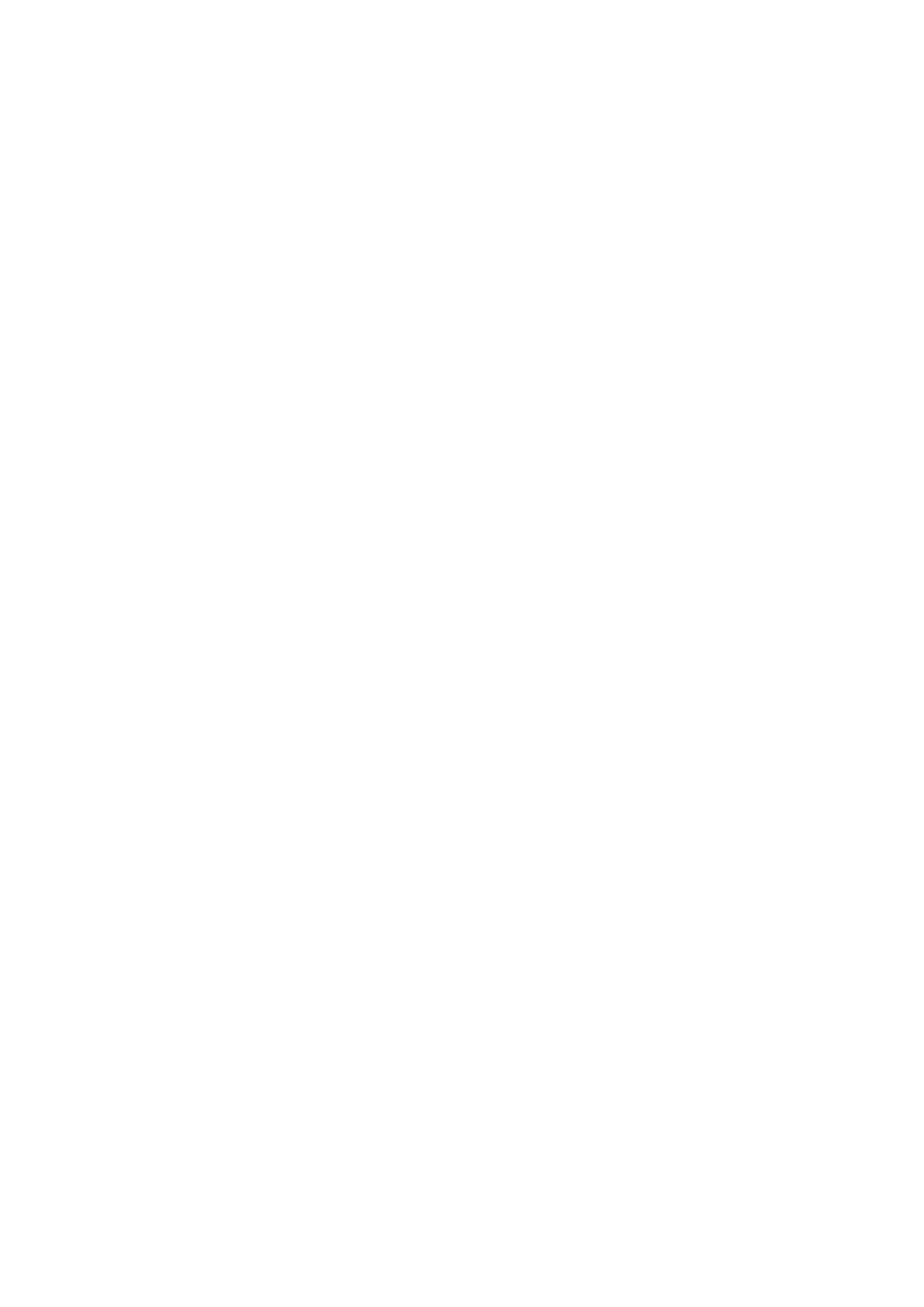## **TOWN AND COUNTRY PLANNING ACT 1990 TOWN AND COUNTRY PLANNING (CONTROL OF ADVERTISEMENTS) (ENGLAND) REGULATIONS 2007 REGULATION 7: DIRECTION RESTRICTING DEEMED CONSENT**

The Secretary of State for Housing, Communities and Local Government ('the Secretary of State') is satisfied, upon a proposal made to him by Durham County Council, as the local planning authority, that the display of advertisements relating to the letting of premises as specified in Class 3A of Schedule 3, Part 1, to the Town and Country Planning (Control of Advertisements) (England) Regulations 2007 (the 'Regulations') should not be undertaken without express consent in the Durham City Conservation Area.

The proposal has been the subject of site visits and a formal hearing, having been publicly advertised and representations made to the Secretary of State in accordance with the provisions of the Regulations.

This Direction shall have effect for a period of five years from the date on which it comes into force in accordance with the provisions of the Regulations.